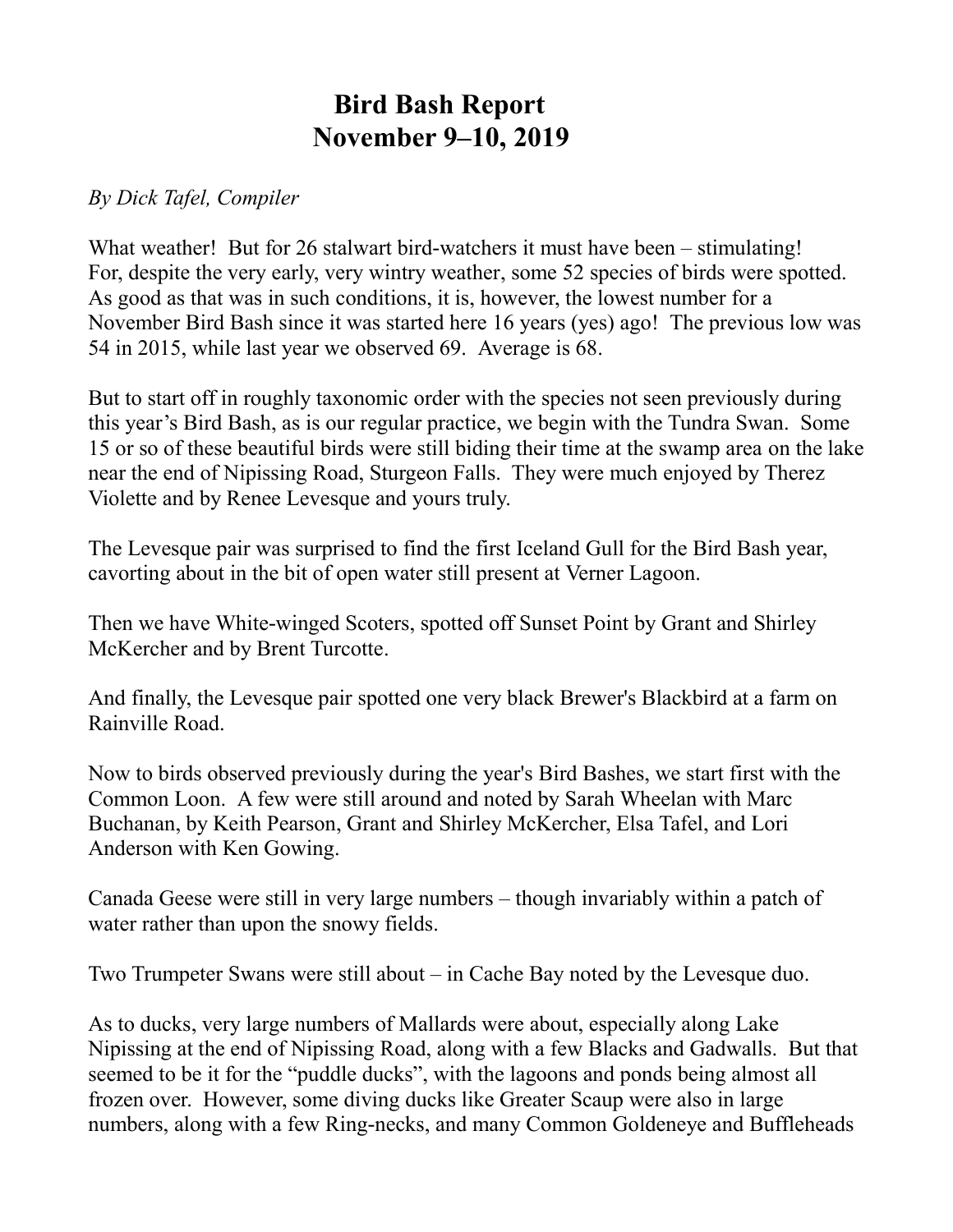at the open water near Lavigne and elsewhere.

Hooded Mergansers were located by the Anderson pair, the McKerchers, Steve Pitt and the Levesque duo. The latter pair also spotted some Common Mergansers which seemed generally to be few and far between, though also discovered by the Wheelan and Anderson duos, by the McKerchers and by Brent.

Now as to predators, the Anderson pair found Red-tailed and Rough-legged Hawks. At least eight Bald Eagles were noted by Gary and Connie Sturge near Powassan, while the Levesque duo saw a similar number at the North Bay landfill site. Laura Turcotte also spotted one, as did the Anderson duo. Kaye Edmunds spotted a Merlin.

Ruffed Grouse were discovered by Mike Arthurs, by Keith Thornborrow, by Kaye and by Janet Sparks. Twelve sort of "talky" Wild Turkeys were come upon by the Anderson pair in Chisholm. No cranes were found this month, though they had been on our "books" each month since March. No shorebirds were noted anywhere.

Huge numbers of Ring-billed and Herring Gulls were still about, especially at the landfill sites, with just a few Black-backed also around – the latter noted by Brent, Keith, the McKerchers, and the Anderson and Levesque pairs.

Rock Pigeons were as numerous as ever, but Mourning Doves were noted only by the Sturges, Therez, Keith, the McKerchers, Buddy Myles and the Anderson pair.

No owls were reported again -none since April - nor were Belted Kingfishers which had been seen each month since March, and nor were Great Blue Herons, seen monthly since April.

The only woodpeckers seen were Downy, Hairy and Pileated, the first two very common, the latter seen by Elsa, Kaye, the McKerchers, the Sturges, the Handleys and the Anderson and Levesque pairs.

A Northern Shrike, not hereabout since April, was spotted by Peter and Pam Handley, by the Anderson duo and by Janet.

The now-named Canada Jay was seen by Mike near Marten River. Blue Jays were as usual, very common, as were American Crows (still) and Common Ravens.

Horned Larks, also seen last month, were located by the Anderson pair east of Powassan.

Black-capped Chickadees and Red and White- breasted Nuthatches were pretty common